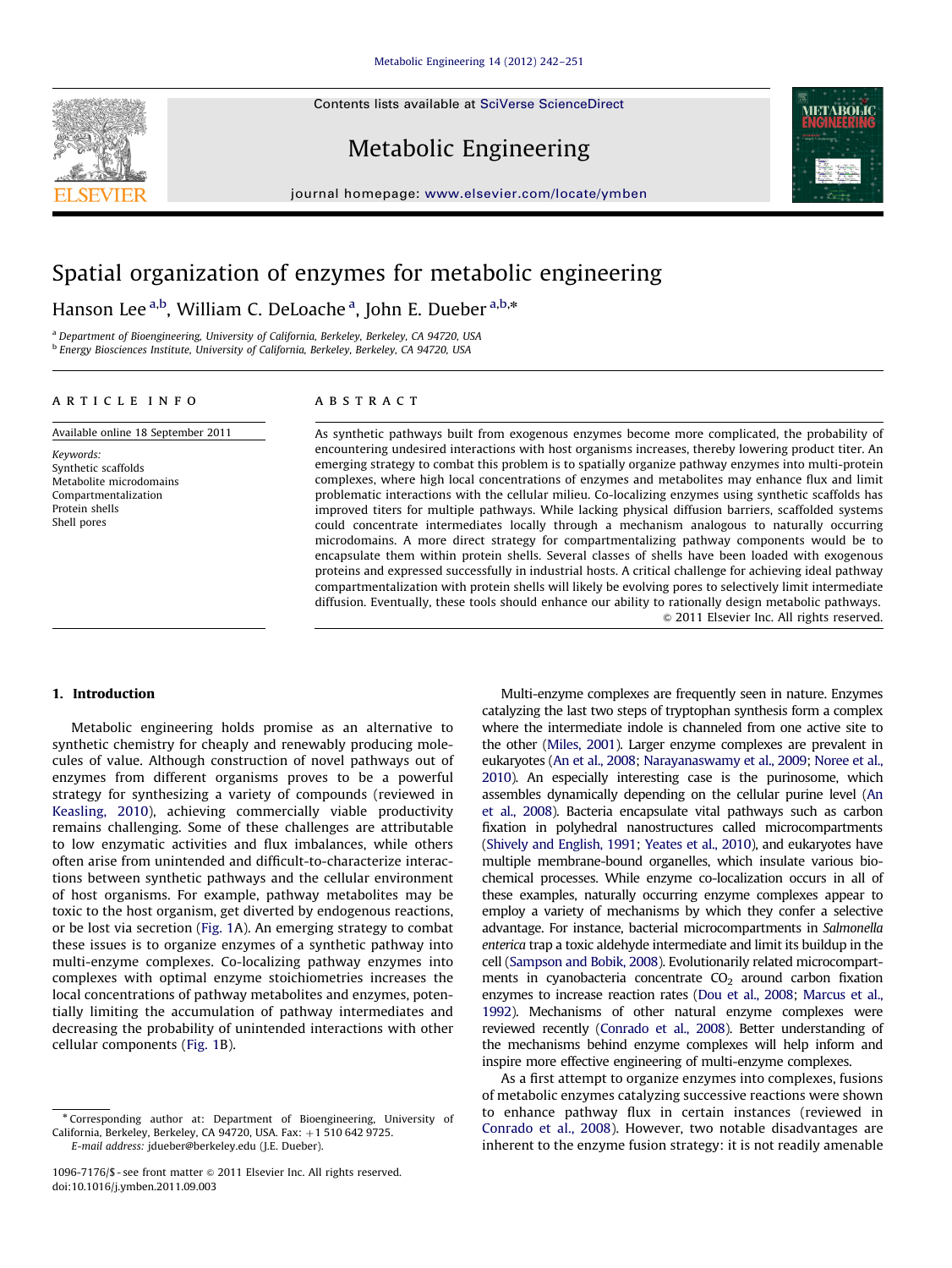<span id="page-1-0"></span>

Fig. 1. Many problems associated with engineered metabolic pathways could be mitigated by generating multi-enzyme complexes. Synthetic pathways are often constructed by introducing heterologous enzymes (blue arrows) to an industrial host organism. Host metabolism (black arrows) can have undesirable interactions with these engineered pathways, including metabolite toxicity, intermediate loss via secretion or side reactions, and unwanted allosteric regulation (red lines, Fig. 1A). These problems potentially can be alleviated by organizing pathway enzymes into multi-protein complexes (orange rectangle, Fig. 1B), where the local metabolism within the complex is decoupled from the global metabolism of the cell except at specific points such as substrate entry and product exit (green circles). This strategy could be scaled up to allow for multiple non-interacting complexes in a single cell. (For interpretation of the references to colour in this figure legend, the reader is referred to the web version of this article.)

to pathways containing more than two enzymes, and it cannot be easily used to balance enzyme stoichiometry. We therefore focus our review on two emerging alternatives. The first is synthetic scaffolding, a flexible method to co-localize two or more pathway enzymes and balance their stoichiometry at the complex. Although still under active characterization, we propose here one possible mechanism through which scaffolded enzymes could reduce intermediate buildup within the cell. In the second section, we discuss the potential for the use of protein shells to enable more advanced spatial organization of metabolic enzymes. Shell proteins create a physical barrier to prevent intermediates from escaping, while pores allow substrate(s) to enter and product(s) to exit. We conclude with a discussion of the advantages and associated challenges inherent to both of these technologies.

## 2. Modular scaffold strategy for improving metabolic flux

Recently the utilization of synthetic scaffold proteins to organize enzymes into complexes was shown to considerably increase titers of the mevalonate and glucaric acid biosynthetic pathways [\(Dueber](#page-8-0) [et al., 2009;](#page-8-0) [Moon et al., 2010](#page-8-0)). In both cases, a scaffold protein carrying multiple protein–protein interaction domains was used to co-localize sequential pathway enzymes that had been tagged with peptide ligands specific for the domains on the scaffold [\(Fig. 2A](#page-2-0)). By varying the number of domains on the synthetic scaffold, the relative ratio of recruited enzymes was controlled. A major drawback to enzyme-enzyme fusions is that they often result in decreased enzymatic activity for one or both enzymes. This modular scaffolding strategy results in less severe perturbation to enzymes of interest since it only requires the addition of a short peptide to each pathway enzyme. It also provides control over stoichiometry to balance reaction fluxes, a parameter we found to be a critical determinant of scaffold effectiveness.

# 2.1. Use of modular protein interaction domains to spatially organize enzymes

Many signaling proteins, adapters, and scaffolds contain modular protein–protein interaction domains. When isolated, these domains independently fold with N- and C-terminus that are surface-exposed, close together, and removed from the binding pocket allowing them to maintain binding function when recombined as an internal fusion or to the N- or C-terminus of another protein ([Pawson and Nash, 2000\)](#page-8-0). They specifically bind other domains or short peptides on target proteins with intermediate affinity ( $K_d$  in the 0.1–10  $\mu$ M range) ([Posern et al., 1998](#page-8-0); [Tonikian](#page-9-0) [et al., 2008](#page-9-0)). It was previously shown that these modular domains can be recombined in order to predictably engineer new combinations of protein–protein interactions [\(Dueber et al., 2004;](#page-8-0) [Peisajovich et al., 2010](#page-8-0); [Remenyi et al., 2006\)](#page-8-0). Similar control can be gained for DNA–protein interactions by the use of zinc finger domains that have been engineered to bind specific DNA sequences ([Maeder et al., 2008](#page-8-0)). Both protein–protein and DNA– protein interactions have been used to co-localize metabolic enzymes to improve pathway flux as discussed below.

## 2.2. Demonstration of feasibility

As a first testbed for utilizing modular protein-protein interaction domains to form mutli-enzyme complexes, the mevalonate biosynthetic pathway consisting of acetoacetyl-CoA transferase (atoB), hydroxy-methylglutaryl-CoA synthase (HMGS), and hydroxymethylglutaryl-CoA reductase (HMGR) was used by our laboratory in collaboration with Dr. Jay Keasling. This pathway, which produces mevalonate from acetyl-CoA, suffers from a flux imbalance between HMGS and HMGR that results in the accumulation of the intermediate HMG-CoA [\(Pitera et al., 2007\)](#page-8-0). HMG-CoA has been demonstrated to be highly cytotoxic to the production host, Escherichia coli [\(Kizer](#page-8-0) [et al., 2008;](#page-8-0) [Pitera et al., 2007](#page-8-0)). We began with an engineered direct co-recruitment between HMG-CoA producing and consuming enzymes (HMGS and HMGR, respectively). A varying number of SH3 ligands were fused to the C-terminus of HMGS and an N-terminal SH3 domain was tethered to HMGR. A 10-fold improvement in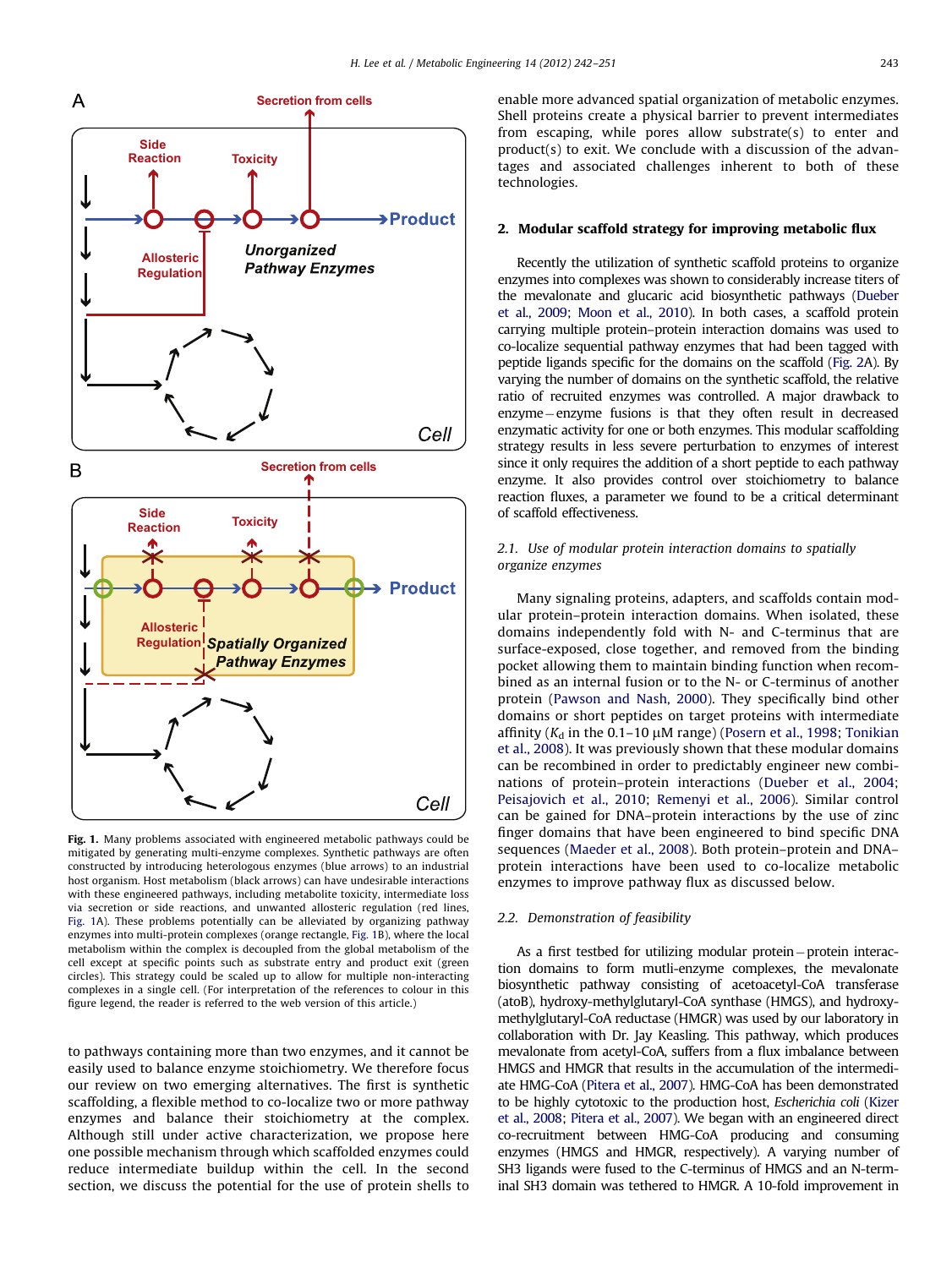<span id="page-2-0"></span>

**Fig. 2.** Schematic of a synthetic scaffolding strategy. (A) A synthetic scaffold was constructed with three modular protein – protein interaction domains (GBD, SH3, and PDZ) to recruit three mevalonate biosynthetic enzymes (atoB, HMGS, and HMGR) C-terminally tagged with peptide ligands specific for these interaction domains. The number of interaction domain repeats in the scaffold can be varied as depicted by x, y, and z. (B) Enzymes with oligomeric structures could potentially bind multiple scaffolds, resulting in large complexes.

mevalonate production was observed with an optimal number (between 3 and 6) of SH3 ligands.

Use of a separate scaffold molecule enabled the addition of the first enzyme of this pathway, atoB, to the synthetic complex (Fig. 2A). When scaffolded, this pathway produced a 77-fold higher titer of mevalonate than it did when enzymes were not co-localized. Moreover, the scaffold with optimal architecture under low enzyme expression levels showed considerably faster growth and higher mevalonate titers than it did without scaffold under high induction of the pathway. The improvement was highly dependent on the scaffold architecture (i.e. number of interaction domain repeats and arrangement of these domains). However, the relationship between scaffold architecture and titer was not readily predictable. Our laboratory is currently investigating the specific mechanisms through which this pathway benefits from scaffolding (see Section 2.4).

The same strategy was applied to the three-enzyme glucaric acid pathway engineered by the Prather laboratory at MIT ([Dueber et al., 2009](#page-8-0); [Moon et al., 2010\)](#page-8-0). This pathway, which produces glucaric acid from glucose, presented an interesting challenge where the bottleneck enzyme, myo-inositol oxgenase (MIOX), appears to be activated by its substrate myo-inositol ([Moon et al., 2009](#page-8-0)). Glucaric acid titer was improved five-fold by scaffolding, despite starting at a relatively high titer ( $\sim$ 0.5 g/L). As was the case for the mevalonate pathway, scaffold architecture proved to be a critical parameter for optimizing pathway flux. Interestingly, there was a positive correlation between product titer and the number of interaction domains targeting the upstream enzyme, inositol-3-phosphate synthase (Ino1). This effect could be saturated at high numbers of targeting domains. In contrast, glucaric acid titer was not dependent on the number of interaction domains targeting the downstream enzyme, MIOX. Thus, in this case, the synthetic scaffold appears to improve glucaric acid titers by increasing the local concentration of myoinositol around the substrate-activated enzyme, MIOX.

# 2.3. DNA-based scaffolds

DNA molecules have been investigated as another potential platform for organizing enzymes because DNA-DNA binding or DNA-protein specificity can be reliably accomplished with DNA hybridization or zinc-finger DNA binding domains, respectively. In one study, the enzymes glucose oxidase and horse radish peroxidase were covalently linked via a lysine residue to short

DNA oligonucleotides that specifically hybridize onto polyhexagonal DNA nanostructures ([Wilner et al., 2009\)](#page-9-0). Although not the subject of their study, a slight but statistically significant increase in product formation was observed when the enzyme spacing was shortened from four hexagons ( $\sim$ 33 nm apart) to two hexagons  $(\sim 13 \text{ nm})$  apart), suggesting that bringing pathway enzymes closer to one another does improve product formation. Unfortunately, the requirements to conjugate oligonucleotides onto enzymes and assemble DNA nanostructures make it impractical to implement this strategy in vivo. In a second example, the 2010 Slovenian international Genetically Engineered Machines (iGEM) team employed a plasmid scaffold to co-assemble the violacein biosynthetic enzymes (VioA-E) that were tethered to zinc finger DNA binding domains. When the pathway was scaffolded, they reported an approximately 6-fold increase in violacein production while the levels of deoxychromoviridans, the product of an undesirable side reaction, were significantly reduced (Dr. Roman Jerala, 2010 iGEM jamboree presentation). Plasmid scaffolds have the advantage of accommodating many interaction motifs and variable length linkers without solubility issues. A disadvantage of this strategy is that enzymes must be significantly modified with multiple zinc finger domains (usually 3–4 domains with a total addition of 90-120 amino acids, [Collins et al., 2003\)](#page-8-0). Additionally, the maximal concentration of DNA scaffolds in cell is limited by the maximal plasmid copy number ( $\sim$ 500 per cell).

# 2.4. Mechanisms of synthetic scaffolds

While each of the pathways discussed above benefited significantly from enzyme scaffolding, the specific mechanisms contributing to product titer improvements have not been demonstrated conclusively. At this early stage, preliminary data is consistent with the possibility of a particularly interesting mechanism whereby scaffolding reduces the buildup of intermediates outside of scaffold complexes. This could occur if intermediates produced within the complex are quickly converted into product before a large portion of them escape the complex, similar to the naturally occurring ''metabolite microdomains'' [\(Baillie, 2009;](#page-7-0) [Laude and Simpson, 2009](#page-8-0); [Selivanov](#page-8-0) [et al., 2007](#page-8-0)). Thus far, indirect evidence appears consistent with this hypothesis. In the glucaric acid pathway, the positive correlation between titer and the number of Ino1 binding sites suggests that scaffolding increases the local intermediate concentration around the substrate activated enzyme, MIOX ([Moon et al., 2010\)](#page-8-0).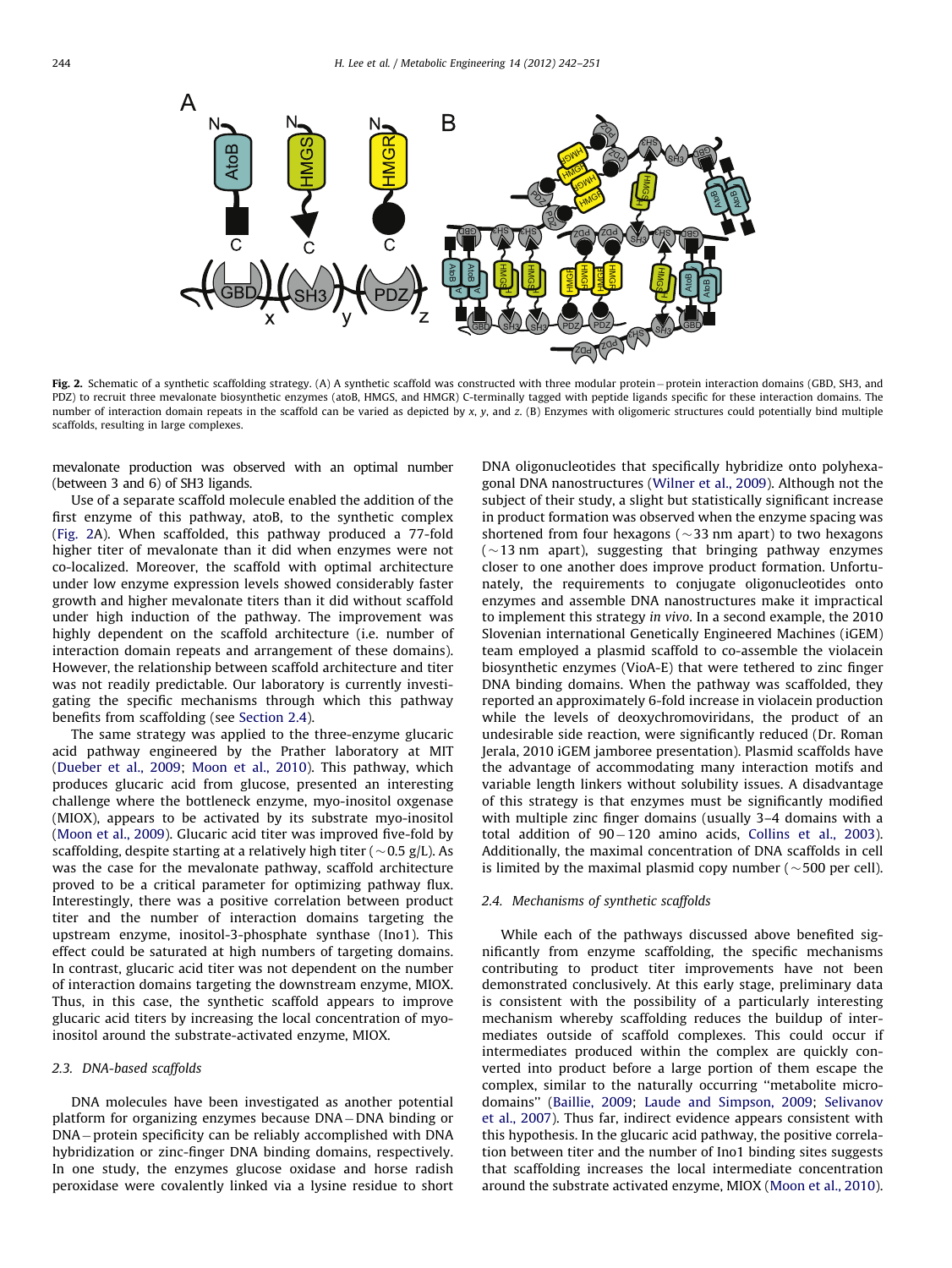Scaffolding of the violacein pathway resulted in a decrease in side product formation, potentially due to reduced buildup of crossreactive intermediates outside of the multi-enzyme complexes. In the mevalonate pathway, scaffolding enabled faster growth rates, likely by minimizing the cellular accumulation of the toxic intermediate HMG-CoA ([Dueber et al., 2009\)](#page-8-0). In the following section, we further explore the metabolite microdomain hypothesis, including a discussion of experiments to test it.

Metabolite microdomains are defined as regions with locally elevated concentrations of metabolites that are stable and persistent at steady state. Natural examples of such metabolite domains include  $Ca^{2+}$  microdomains [\(Laude and Simpson, 2009\)](#page-8-0), cAMP microdomains ([Baillie, 2009\)](#page-7-0), and ATP microdomains [\(Selivanov](#page-8-0) [et al., 2007](#page-8-0)). All of these phenomena are created by the colocalization of metabolite producers (''sources'') and consumers (''sinks'') such that the sinks consume free metabolites before the metabolites can diffuse an appreciable distance away from their sources (Fig. 3). For example,  $Ca^{2+}$  microdomains (Fig. 3A) are generated by localized  $Ca^{2+}$  ion channels ( $Ca^{2+}$  sources) surrounded by high concentrations of  $Ca^{2+}$  buffers ( $Ca^{2+}$  sinks). cAMP microdomains (Fig. 3B) form when adenyl cyclases (cAMP sources) and phosphodiesterases (cAMP sinks) are clustered by scaffolds. The presence of these microdomains has been directly visualized by fluorescent  $Ca^{2+}$  dyes or biosensors utilizing fluorescence resonance energy transfer ([Zaccolo and Pozzan, 2002;](#page-9-0) [Zenisek et al., 2003](#page-9-0)). Strikingly, the high [cAMP] can only be detected when the cAMP biosensors are targeted within the microdomains, but not when the biosensors are evenly distributed in the cytosol, demonstrating the steep cAMP gradient ([Zaccolo and Pozzan, 2002](#page-9-0)). Other microdomains have also been observed. For example, ATP microdomains in heart muscles are established between creatine kinases (ATP sources) and myosin ATPase (ATP sinks) located adjacent to each other in myocytes ([Selivanov et al., 2007\)](#page-8-0). Scaffolded metabolic pathways are analogous to these natural systems in that enzymes catalyzing successive reactions are clustered and function as sources and sinks for intermediate metabolites (Fig. 3C).

Since the key for metabolite microdomain formation is to quickly consume intermediates before they escape from the complex, the higher the intermediate consumption rate  $(k)$  and/ or the lower the intermediate diffusion coefficient  $(D)$ , the easier it is to confine intermediates to small volumes. Models (W. [Chen](#page-8-0) [et al., 2008a,](#page-8-0) [b](#page-8-0); [Neher, 1998](#page-8-0)) and experimental studies ([Naraghi,](#page-8-0) [1997\)](#page-8-0) of natural metabolite microdomains have shown that microdomain size is on the order of the square root of the metabolite diffusion coefficient over its consumption rate constant  $(\sqrt{D/k})$ . For both Ca<sup>2+</sup> and cAMP microdomains, where the metabolite diffusion coefficients are approximately  $100 \mu m^2/s$ and the consumption rates are around  $10^4 - 10^5$  s<sup> $-1$ </sup>, this model predicts a microdomain size of 100 nm, consistent with experimental findings ([Meinrenken et al., 2002](#page-8-0)). In order for microdomains to be formed by scaffolding, the size of the scaffold complex must be greater than or equal to the predicted microdomain size. For the intermediate HMG-CoA and the moderately fast downstream enzyme HMGR,

$$
D \approx 100 \,\mu m^2 / \text{s}, \frac{k_{cat}}{K_M} \approx 10^6 \,\text{M}^{-1} \,\text{s}^{-1}
$$
\n
$$
k = \frac{V_{max}}{K_M} = \frac{k_{cat}}{K_M} [E] \text{ (where } [E] \text{ is the enzyme concentration)}
$$

Based on these constants, we can estimate  $\sqrt{D/k}$  =  $\frac{100}{\sqrt{E}}$  for property during the system of  $\frac{100}{\sqrt{E}}$  for  $\frac{100}{E}$  for  $\frac{100}{E}$  for  $\frac{100}{E}$  for  $\frac{100}{E}$  for  $\frac{100}{E}$  for  $\frac{100}{E}$  for  $\frac{$  $\sqrt{100/[E]}$ nm. Enzymes clustered by synthetic scaffolds are spaced at a distance equal to the linker length plus the size of the protein-interaction domains, on the order of 5 nm, which is



**Fig. 3.** Scaffolded enzyme complexes could form an intermediate microdomain analogous to Ca<sup>2+</sup> and cAMP microdomains. Metabolite microdomains such as Ca<sup>2+</sup> (A) or  $c$ AMP (B) microdomains are local regions of elevated metabolite concentration. They are characterized by co-localization of metabolite sources (e.g.  $Ca<sup>2+</sup>$  channels and adenyl cyclases, blue) and sinks (e.g.  $Ca^{2+}$  buffers and phosphodiesterases, green) such that metabolites are produced (free  $Ca^{2+}$  and cAMP, red dots) and consumed (bound Ca<sup>2+</sup> and AMP, dim yellow dots) locally. These domains are estimated to be less than 100 nm wide. In the case of cAMP microdomains, adenyl cyclases and phosphodiesterases are held together by A-kinase anchoring proteins (AKAPs, gray), a natural enzyme scaffold. In order to ensure few metabolites escape the microdomain, metabolite sinks are present at high concentrations around the sources. Mathematical modeling of cAMP microdomains suggests that multiple source and sink enzymes are required. Moreover, evidence exists that certain adenyl cyclases, phosphodiesterases, and AKAPs form oligomers. Synthetically scaffolded enzyme assemblies mimic this organization and may enable the formation of a microdomain of a pathway intermediate in a controlled manner (C). Since each subunit of an enzyme oligomer has a fused tag that binds synthetic scaffolds, multiple synthetic scaffolds can potentially be linked together to create large complexes that may provide the required enzyme concentration to significantly impede intermediate loss from the complex (see text for more detail). (For interpretation of the references to colour in this figure legend, the reader is referred to the web version of this article.)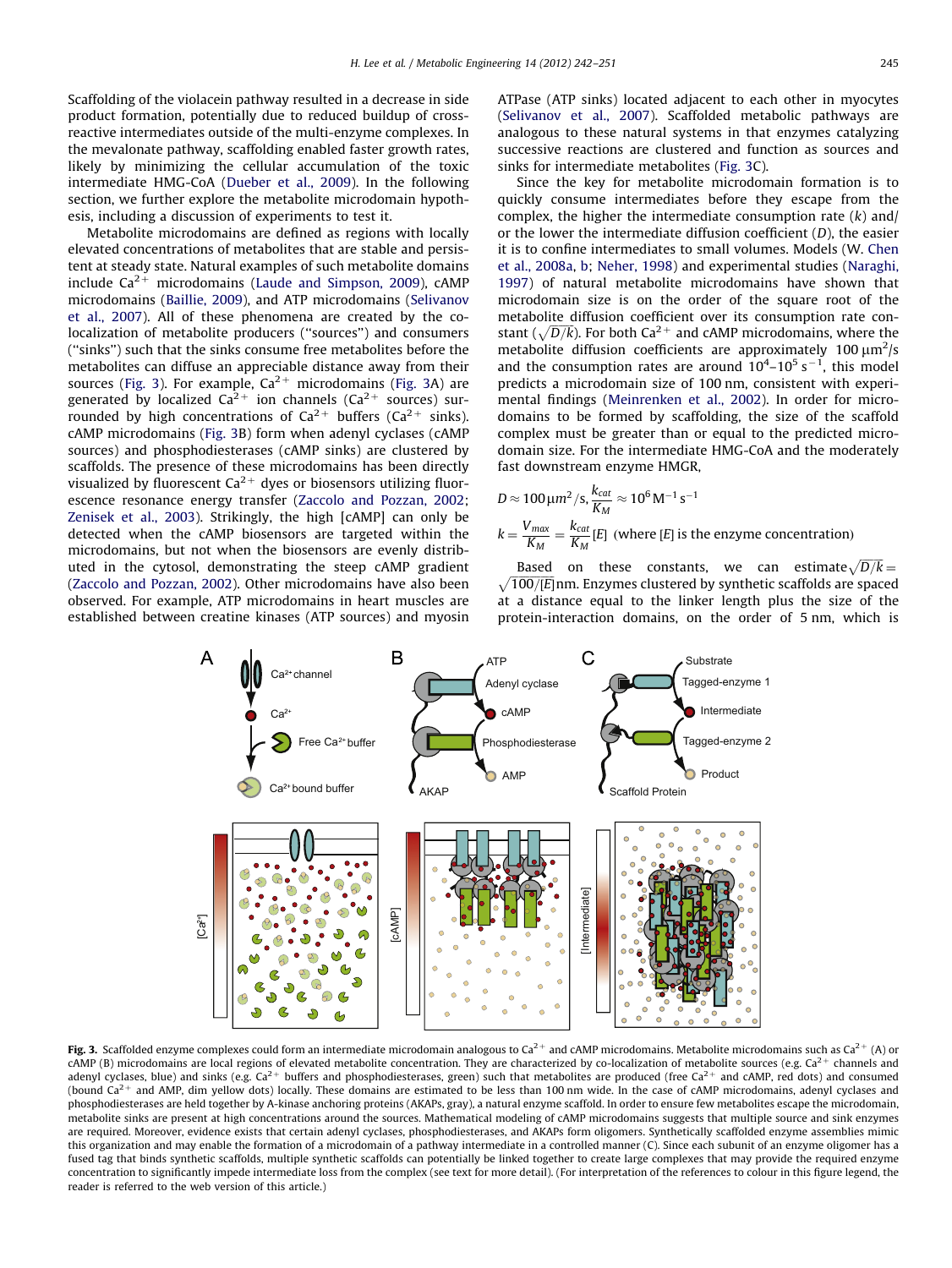equivalent to an enzyme concentration of  $10^{-2}$  M. For these parameter estimates, we would predict that a complex  $\geq$  100 nm in size would generate an HMG-CoA microdomain. Although many of these parameters could differ significantly in vivo, unless the estimated  $D/k$  ratio is off by more than two orders of magnitude, the scaffolded protein complexes need to be bigger than a single scaffold-enzyme assembly to form metabolite microdomains.

Since many metabolic enzymes, including those in the mevalonate and glucaric acid pathways, are oligomeric, each enzyme oligomer likely brings together several scaffolds. At the same time, each scaffold binds multiple enzymes. Correspondingly, we predict that for functional scaffold architectures these binding events could induce the formation of large complexes, consisting of many enzymes and scaffolds ([Fig. 2](#page-2-0)B). This kind of multimerization of proteins is not unprecedented. The formation of large protein complexes through scaffolding has been observed in nature. In the example of cAMP microdomains mentioned above, evidence exists that adenyl cyclases, phosphodiesterases, and the scaffold A-kinase anchoring proteins (AKAPs) form oligomers ([Cooper and Crossthwaite, 2006;](#page-8-0) [Gao et al., 2011](#page-8-0); [Richter and](#page-8-0) [Conti, 2002\)](#page-8-0), suggesting the possibility of multimeric protein complex formation. Another well-studied example is the postsynaptic density (PSD) in neurons, where scaffolds multimerize to create a high-order complex that clusters an extremely high density of adhesion proteins, neurotransmitter receptors, and signaling proteins (reviewed in [Sheng and Hoogenraad, 2007\)](#page-8-0). These protein clusters are particularly prominent in electron micrographs, appearing as a band of electron dense material around 300 nm in diameter and 25–50 nm in thickness. The estimated molecular weight of a PSD is about 1 GDa, thus containing on the order of  $10<sup>4</sup>$  proteins [\(Chen et al., 2005](#page-8-0)). While we don't know the size of our synthetic scaffold complexes, reaching a comparable size to PSD's (hundreds of nanometers) is an intriguing possibility as this would be on the order of the size of  $Ca^{2+}$  and cAMP microdomains.

It should be noted that this model for intermediate microdomains breaks down if an intermediate's downstream enzyme is not in a diffusion-limited regime (and is instead fully saturated by intermediates). In this case, we predict that intermediates would leak out of the complex at high rates and prevent the formation of microdomains. Thus, this potential scaffolding mechanism is most likely only applicable to pathways with efficient downstream enzymes.

Whether this hypothesis represents a true mechanism by which scaffolds improve product titers in previously reported systems remains to be shown. Intermediate microdomains can be investigated with various kinetic approaches traditionally used to investigate substrate channeling. Electron microscopy and super-resolution lightmicroscopy [\(Toomre and Bewersdorf, 2010\)](#page-9-0) may enable direct visualization of hundred-nanometer scale enzyme-scaffold complexes. Development of fluorescent dyes or biosensors specific to an intermediate of interest could allow in vivo imaging of microdomains, in the same way that  $Ca^{2+}$  microdomains are observed by fluorescent  $Ca<sup>2+</sup>$  dyes [\(Zenisek et al., 2003\)](#page-9-0) and cAMP microdomains by cAMP biosensors [\(Zaccolo and Pozzan, 2002](#page-9-0)).

In summary, synthetic scaffolds offer a modular tool for rationally clustering enzymes with stoichiometric control. Scaffolding has improved product titers in multiple cases, although the mechanism of action has yet to be elucidated experimentally. One mechanism of particular interest is the formation of intermediate microdomains, where enzyme-scaffold complexes reduce intermediate buildup by limiting the amount of intermediate that can escape the complex. Such a mechanism is appealing because it suggests that scaffolding could significantly benefit pathways with toxic intermediates (e.g. HMG-CoA), substrate activated enzymes (e.g. MIOX), or intermediates prone to be lost to undesirable side reactions or secreted from the cell. Our model for intermediate microdomains predicts that they could only exist if scaffolding generated large enzyme-scaffold complexes that were extremely enzyme dense. The formation of such complexes seems plausible based on our limited understanding, but other mechanisms should certainly be considered and tested. Among other potential mechanisms, scaffolds may prevent enzyme aggregation, increase enzymatic activity, or sterically block uncharacterized protein interactions (e.g. regulatory protein binding or protein degradation). Our laboratory and others are currently working to differentiate between these mechanisms.

## 3. Physical compartments for pathway sequestration

Regardless of the mechanisms at work in scaffolded systems, a more direct approach for limiting cross-talk between engineered pathways and the cellular milieu is to physically encapsulate pathway enzymes into distinct compartments. As discussed previously, compartmentalization is observed at the molecular level in substrate-channeling enzymes all the way up to organelles in eukaryotic cells. Compartmentalized pathways benefit from physical barriers that prevent metabolite exchange and protect heterologous enzymes from undesirable interactions with the host cell. Naturally occurring protein shells are a particularly attractive system for generating such compartments, as they have been shown to self-assemble in heterologous organisms and can be loaded with heterologous cargo. Additionally, pores on shell proteins could act as check points to selectively regulate metabolite entry and exit. An impressive list of protein shell structures has been discovered in nature: bacterial microcompartments ([Yeates et al., 2008, 2010](#page-9-0)), smaller protein shells such as the lumazine synthase complex ([Bacher et al., 1980\)](#page-7-0) encapsulins ([Sutter et al., 2008\)](#page-8-0), and finally the eukaryotic ribonucleoprotein particle vault [\(Kedersha and Rome, 1986\)](#page-8-0) [\(Fig. 4\)](#page-5-0). Below, we briefly describe these shell proteins and discuss their potential as a tool for compartmentalizing engineered pathways.

#### 3.1. Prokaryotic protein-based compartments

It is becoming increasingly appreciated that even though bacteria lack membrane-bound organelles, their interiors can contain various protein-based compartments. Many of these protein compartments are not well characterized; however, three classes of prokaryotic protein shells have received significant attention in the literature. The larger of the three is bacterial microcompartments (BMCs), a family of 80–200 nm proteinaceous polyhedra that typically encapsulate two or more sequential pathway enzymes at high copy numbers  $(10^2 - 10^3)$ per shell). While the enzymes encapsulated by BMCs differ greatly among bacterial species, all BMCs are composed of multiple evolutionarily related proteins that co-assemble to form their thin protein shells. Multiple examples of smaller protein shells, such as lumazine synthase and encapsulins, have also been fairly well characterized in prokaryotes. While forming similar polyhedral structures to BMCs, encapsulins and lumazine synthase complexes are only one-third the size (in diameter), spanning less than 30 nm, and are composed of 60–180 subunits of a single protein. In their natural contexts, these smaller compartments contain only a single type of enzyme at low copy numbers ( $\sim$ 10 per shell).

Enzymes residing in both BMCs and smaller protein shells are thought to be incorporated into the complex during assembly of shell proteins, meaning that no additional enzymes can be imported after the compartments are formed. Metabolites can still traverse these compartments through  $\sim$  0.5 nm pores found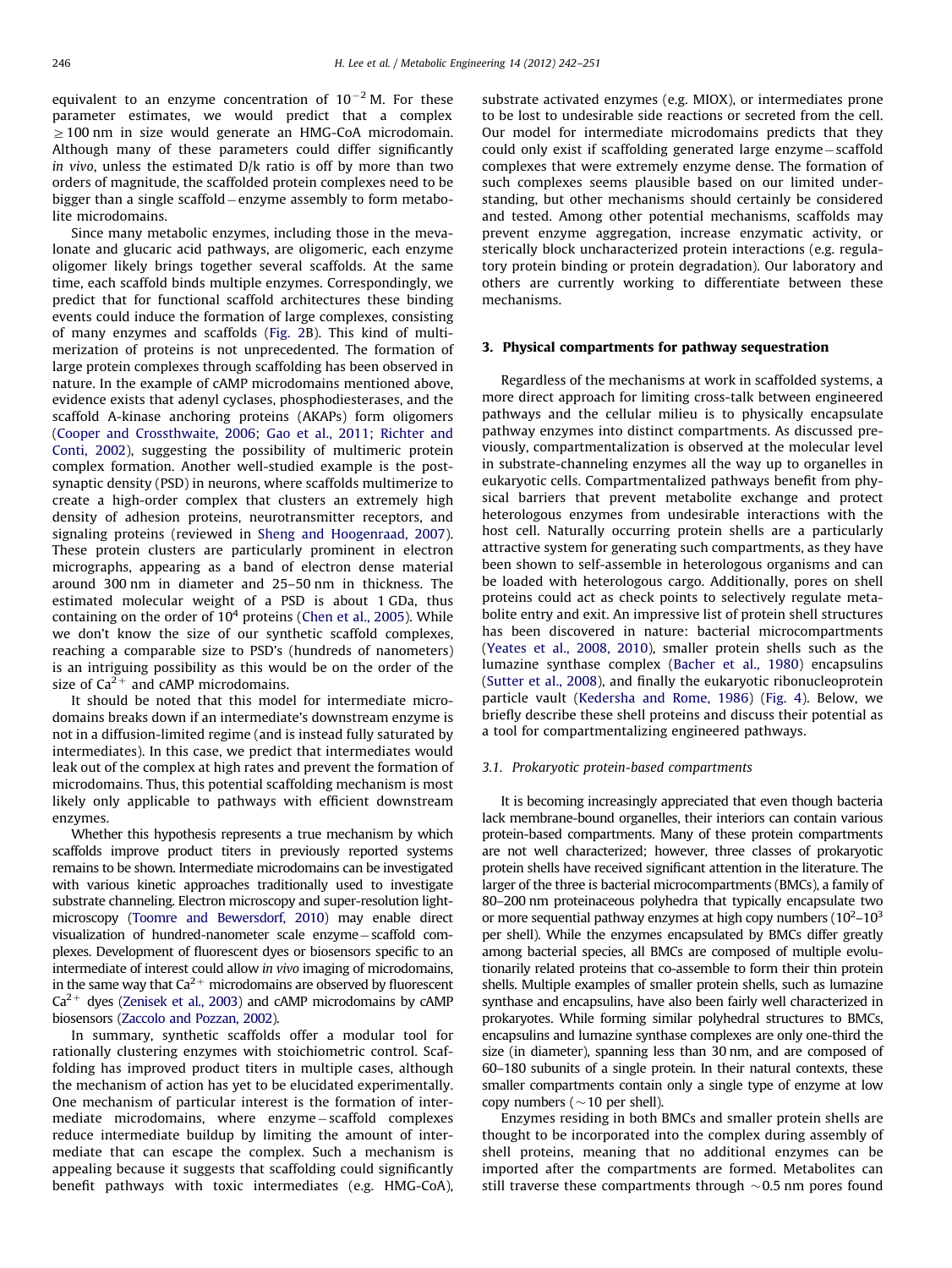<span id="page-5-0"></span>

Fig. 4. Comparison of naturally occurring multi-enzyme complexes. (Top) The post-synaptic density (PSD) is a dense protein network just beneath the plasma membrane of neurons that forms a disk-like structure about 300–400 nm in diameter and 25–50 nm thick. This picture is a thin-sectioned EM reconstruction (adapted from X. [Chen et al., 2008a](#page-8-0), [2008b.](#page-8-0) Copyright (2008) National Academy of Sciences, USA) of a PSD. The backbone of PSD is a grid of cross-linked scaffold proteins, which are pseudo-colored here based on their orientations and shapes. Residing in these scaffolds are high densities of adhesion molecules, neurotransmitter receptors, and signaling proteins. (Bottom) Protein shells compartmentalize enzymes and limit metabolite diffusion across the shell. Carboxysomes (left, adapted from [Tanaka et al., 2008](#page-9-0). Copyright (2008) American Association for the Advancement of Science. Used with permission.) are part of the bacterial microcompartment (BMC) family of polyhedral protein complexes around 100 nm in diameter. Vaults (middle, adapted from [Tanaka et al., 2009.](#page-9-0) Copyright (2009) American Association for the Advancement of Science. Used with permission.) are a ribonucleoprotein particle found in eukaryotes that measure 70 nm in height and 40 nm in width. Encapsulin (right, adapted from [Sutter et al., 2008.](#page-8-0) Copyright (2008) Nature Publishing Group. Used with permission.) and the similarly sized lumazine synthase are also icosahedral protein complexes, but at 25 nm in diameter, they are much smaller than BMCs. Although BMCs can accommodate hundreds to thousands of proteins, balanced expression of multiple proteins is required for heterologous shell formation. In contrast, encapuslins are formed by a single shell protein, but can only accommodate  $\sim$  10 proteins. Pores about 0.5 nm wide exist on most prokaryotic protein shells and are thought to selectively regulate metabolite entry and exit. By comparison, vaults have a 2.9 nm opening on each cap, which is unlikely to be very selective and are known to dynamically open and close by binding and unbinding at the waist. Vaults can carry tens of proteins and only require a single gene for assembly. GFP is included here as a point of reference.

on the shells. Some of these pores have been shown to be selective and are hypothesized to function as gates that regulate metabolite entry and exit. Pore selectivity makes protein-based prokaryotic compartments suitable candidates for spatially segregating metabolic pathways since enzymes can be sequestered into a region where metabolite access can be regulated. Specific strategies for engineering such systems are discussed below.

# 3.1.1. Protein sequestration into BMCs

At  $\sim$ 100 nm in diameter, BMCs are the largest known protein shells, capable of housing hundreds to thousands of enzymes ([Yeates et al., 2008, 2010](#page-9-0)). For example, carboxysomes are estimated to contain 270 ribulose-1,5-bisphosphate carboxylase oxygenase (RuBisCO), a total of 4,320 subunits ([Iancu et al., 2007;](#page-8-0) [Shively and English, 1991\)](#page-8-0). While the carboxysome is the most studied of all the BMCs, its expression in industrial hosts has yet to be achieved. Empty carboxysome shells without RuBisCO have been constructed, but the only protein sequestered thus far is heterologous RuBisCO [\(Menon et al., 2008\)](#page-8-0). In contrast, Pdu shells can be generated in E. coli by expressing just six shell proteins ([Parsons et al., 2010\)](#page-8-0), and an 18 amino-acid N-terminal peptide is sufficient for sequestering green fluorescent proteins (GFP) or glutathione S-transferase (GST) into Pdu ([Fan et al., 2010\)](#page-8-0). Immunoprecipitation or pull-down assays showed that the encapsulated GFP or GST are not accessible to corresponding antibodies or glutathione beads, respectively. These advances may make Pdu a more immediate target for metabolic engineering. Additional studies of natural Pdu enzymes may yield a larger set of targeting sequences for encapsulating multiple enzymes. Sequestration of heterologous enzymes could be quickly assayed in vivo by monitoring the degree of protection from protein degradation after adding an N- or C-terminal degron to an enzyme of interest ([Flynn et al., 2003;](#page-8-0) [Sauer et al., 2004](#page-8-0)).

3.1.2. Protein sequestration into lumazine synthase and encapsulins Lumazine synthase complexes ([Bacher et al., 1980](#page-7-0)) and encapsulins [\(Sutter et al., 2008](#page-8-0)) are smaller polyhedral protein complexes with an interior diameter of 10–25 nm and a 2.5 nm thick shell. Each complex consists of either 60 or 180 shell protein subunits encoded by a single gene. In the case of lumazine synthase, both the 60-subunit and 180-subunit compositions are possible depending on the cellular environment. Regardless of the subunit composition, these smaller shells can only hold few copies of enzymes: a single lumazine synthase complex (60-subunit version) contains three riboflavin synthases ([Bacher](#page-7-0) [et al., 1980\)](#page-7-0); Brevibacterium linens encapsulin houses a single peroxidase hexamer (DyP); Thermotoga maritima encapsulin can store twelve of the smaller Flp (ferritin-like proteins) decamers ([Sutter et al., 2008\)](#page-8-0). As was the case for BMCs, natural cargo is not necessary for shell assembly ([Schott et al., 1990](#page-8-0); [Sutter et al.,](#page-8-0) [2008\)](#page-8-0). Cargo targeting has been studied for both encapsulins and lumazine synthase. A conserved sequence near the C-terminus of endogenous enzymes is required for protein sequestration into encapsulins [\(Sutter et al., 2008](#page-8-0)). While it remains to be determined whether this sequence is sufficient for targeting heterologous proteins, it is hypothesized that the protein targeting signal can be deduced from the sequence of endogenous enzymes and insights gained from the crystal structure ([Sutter et al., 2008\)](#page-8-0). The natural targeting signal for lumazine synthase has yet to be found. However, four negatively charged residues inserted into the loops of each lumazine synthase subunit are sufficient to recruit GFP [\(Seebeck et al., 2006\)](#page-8-0) and HIV protease (Wörsdö[rfer](#page-9-0) [et al., 2011](#page-9-0)) tagged with ten positively charged amino acids. As expected, the loading capacity was low:  $\sim$ 3.5 GFP's and  $\sim$ 1 protease per lumazine synthase (180-subunit version). Worsdorfer et al. utilized the toxicity of HIV protease to increase the loading capacity of lumazine synthase 5–10 fold through directed evolution [\(W](#page-9-0)ö[rsd](#page-9-0)örfer et al., 2011). Improvements were found to be the result of increases in negatively charged residues or neutralization of positively charged residues in the interior of lumazine synthase, most likely due to an increased binding affinity to the positively charged tag on HIV protease. Even after optimization, the low enzyme capacity of these smaller protein shells should be taken into consideration, especially for applications requiring the sequestration of multiple pathway enzymes. Regardless, these advances demonstrate that these shells are somewhat plastic and can be tailored for cargo of interest.

# 3.1.3. Metabolite transport into prokaryotic protein-based compartments

Prokaryotic protein-based compartments are known to regulate metabolite access to the interior of the microcompartments. Carboxysomes are thought to impede  $CO<sub>2</sub>$  and  $O<sub>2</sub>$  diffusion such that  $CO<sub>2</sub>$  is concentrated around the relatively inefficient RuBisCO, while the import of  $O_2$ , a competitive substrate for RuBisCO, is limited [\(Dou](#page-8-0) [et al., 2008](#page-8-0); [Marcus et al., 1992](#page-8-0)). Pdu traps toxic aldehyde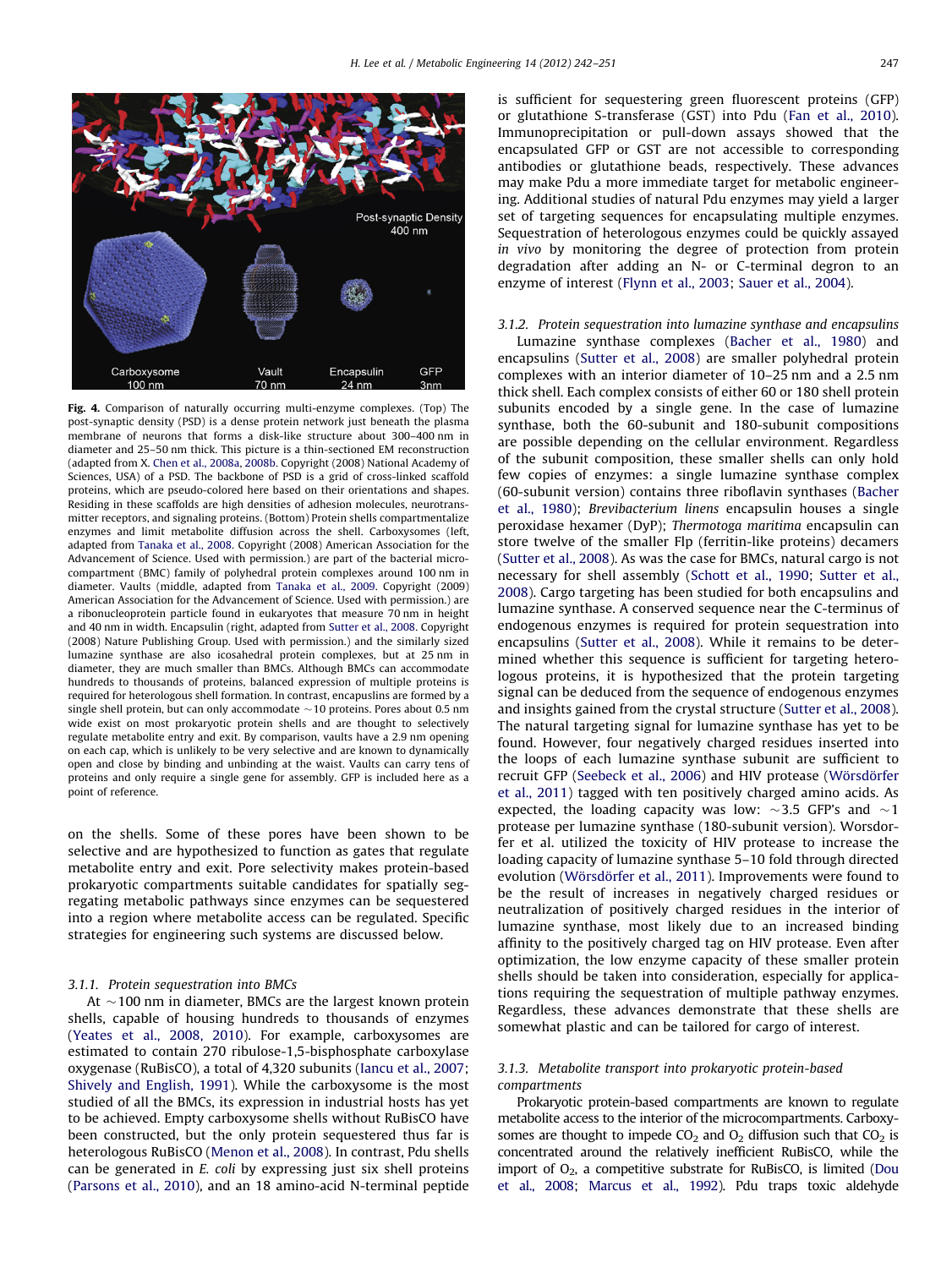intermediates inside its shell [\(Sampson and Bobik, 2008\)](#page-8-0). Lumazine synthase channels its intermediate, 6,7-dimethyl-8-ribityllumazine, between the shell and the sequestered native enzymes. While intermediates and inhibitors are prevented from diffusing across the shell, native substrates and products appear to easily enter and exit the compartments. Structural data indicates that canonical BMC shell proteins form hexamers with a 0.4–0.6 nm pore located at the center, which may provide selective entry to the microcompartments ([Crowley et al., 2008;](#page-8-0) [Kerfeld et al., 2005;](#page-8-0) [Tsai et al., 2007](#page-9-0)). Similar sized pores are also found on encapsulins ([Sutter et al., 2008](#page-8-0)). The sizes of the pores are big enough to allow most small molecules to pass, so it is unclear how intermediates are blocked. It has been proposed that positive charges around the pores of carboxysomes attract negatively charged substrate, (bicarbonate,  $\text{HCO}_3^-$  ) but not  $\text{CO}_2$ or  $O_2$  ([Kerfeld et al., 2005\)](#page-8-0). Open and closed pore structures have been solved for some shell proteins [\(Klein et al., 2009;](#page-8-0) [Sagermann](#page-8-0) [et al., 2009](#page-8-0); [Tanaka et al., 2010](#page-9-0)), suggesting that the pores may dynamically control metabolite selectivity. Further biochemical studies of pore function will aid in engineering shells with new metabolite selectivity.

# 3.1.4. Screening for desired transport selectivity in prokaryotic protein-based compartments

Since shell selectivity is likely to be directly linked to amino acid composition at the pore, random mutations of the pore residues coupled with an effective screening or selection strategy should generate specificity based on metabolite size and/or charge. The development of methods to monitor the concentration of pathway metabolites is critical for such a screen to succeed. Transcriptional biosensors for desired metabolites, similar to the mevalonate responsive regulator protein engineered from AraC ([Tang and Cirino, 2010\)](#page-9-0), could be used to select for or against the presence of that metabolite. Bacteria have a large number of effector-binding transcriptional regulators that are specific for a wide range of metabolites. Mutagenesis and DNA shuffling have been used to engineer new effector specificities (Galvão and de Lorenzo, 2006). By coupling transcriptional regulators to the expression of an antibiotic resistance gene or a cytotoxic protein, positive or negative selections can be carried out for metabolites of interest. When the enzyme producing the metabolite of interest is sequestered into a protein shell, a negative selection for the metabolite would result in pores blocking the metabolite, while a positive selection would result in the opposite. Alternatively, FRET sensors could be engineered for pathway metabolites as was done for maltose and pentoses ([Fehr et al., 2002;](#page-8-0) [Kaper et al., 2008](#page-8-0); [Lager et al., 2003](#page-8-0)). When sequestered inside protein compartments, these sensors would allow direct measurement of metabolite permeability. It should be noted that since the shells of BMCs are encoded by multiple genes which all contribute to pore formation, it may be considerably harder to generate BMCs that block intermediates than it would be for lumazine synthase or encapsulins, whose shells are encoded by a single gene.

## 3.2. Eukaryotic protein-based compartment: vaults

A large ribonucleoprotein particle named ''vault'' has been isolated from rat liver as well as many other mammalian cell lines ([Kedersha and Rome, 1986](#page-8-0)). Vaults are measured to be approximately  $70 \times 40 \times 40$  nm<sup>3</sup> and have the capacity to accommodate tens of proteins. Each vault consists of two symmetric halves (half vaults) connected at the middle (waist) ([Fig. 4](#page-5-0)). Natural vaults contain three proteins and a small stretch of RNA, although only a single protein, major vault protein (MVP), is required for shell formation ([Anderson et al., 2007](#page-7-0)). It is estimated that each vault carries  $\sim$  2 copies of the 290 kDa telomerase associated protein 1 (TEP1) and  $\sim$ 11 copies of the 193 kDa vault poly(ADP-ribose) polymerase (VPARP) [\(Kong et al., 2000\)](#page-8-0). A minimal interaction domain (mINT) for targeting cargo to vaults was identified in VPARP and used successfully to sequester GFP, mCherry, luciferase [\(Kickhoefer et al., 2005\)](#page-8-0), Major Outer Membrane Protein ([Champion et al., 2009\)](#page-8-0), and adenovirus protein VI [\(Lai et al.,](#page-8-0) [2009\)](#page-8-0). Similar to the number of VPARPs in vaults, it was estimated that  $> 9$  copies of GFP-mINT can be sequestered into each vault [\(Goldsmith et al., 2009](#page-8-0)). Evidence suggests that vaults form a diffusion barrier against small molecules, especially those that are charged [\(Kickhoefer et al., 2005\)](#page-8-0), potentially by restricting metabolite diffusion through the relatively large 2.9 nm opening located at the cap of each half vault [\(Anderson et al.,](#page-7-0) [2007\)](#page-7-0). Half vaults are known to rapidly dissociate and associate at the waist, which may temporarily expose the vault interior ([Yang](#page-9-0) [et al., 2010\)](#page-9-0). Due to their large pore size and dynamic dissociation, vaults are predicted to provide higher levels of mixing with the cellular environment than would bacterial protein shells. This property may prove advantageous for systems limited by substrate availability within the complex.

In summary, the first steps of engineering on protein-based compartments for metabolic engineering applications have been achieved. Empty protein shells have been generated and targeted with heterologous cargo in the case of Pdu, lumazine synthase, and vaults. Shells differ in size and the ease with which they can be expressed in industrial hosts. The main challenge ahead will be to create pores that are selective so substrates and products can get through but intermediates cannot. While engineering small molecule selectivity is likely to be a challenging endeavor, selectivity seen in natural pores suggests this should be feasible. Positive and negative selections could be performed using engineered effector-binding transcription regulators. In addition, fluorescent sensors for metabolites may be used as a read-out for high throughput screening.

# 4. Conclusions

In this review, we've discussed two emerging strategies for spatially organizing metabolic pathways into multi-enzyme complexes: enzyme scaffolding and protein shells. Both have their potential advantages and associated challenges [\(Table 1](#page-7-0)). The modular nature of protein interaction domains allows relatively easy construction of synthetic scaffolds. Scaffolding has been used to improve product titer in multiple engineered pathways, and in each case, scaffold architecture proved to be a critical determinant of success. Although the specific mechanisms through which scaffolding increases product titers have not been demonstrated experimentally, one particularly interesting hypothesis is the formation of intermediate microdomains, which would arise if multi-enzyme complexes limited the accumulation of intermediates in the cellular milieu. Theoretical models of naturally occurring metabolite microdomains predict that scaffolding must form large complexes that are extremely enzyme-dense in order to generate such an effect. Natural scaffold proteins in the postsynaptic density create protein-rich complexes up to a few hundred nanometers wide. Similar complexes could exist in scaffolded systems due to the oligomeric nature of metabolic enzymes where each individual subunit has a scaffold-recruiting ligand such that multiple scaffolded complexes can co-assemble given suitable scaffold architectures. We predict that microdomains could only form for intermediates with a diffusion limited downstream enzyme, making this mechanism applicable only to a subset of metabolic pathways. Our laboratory and others are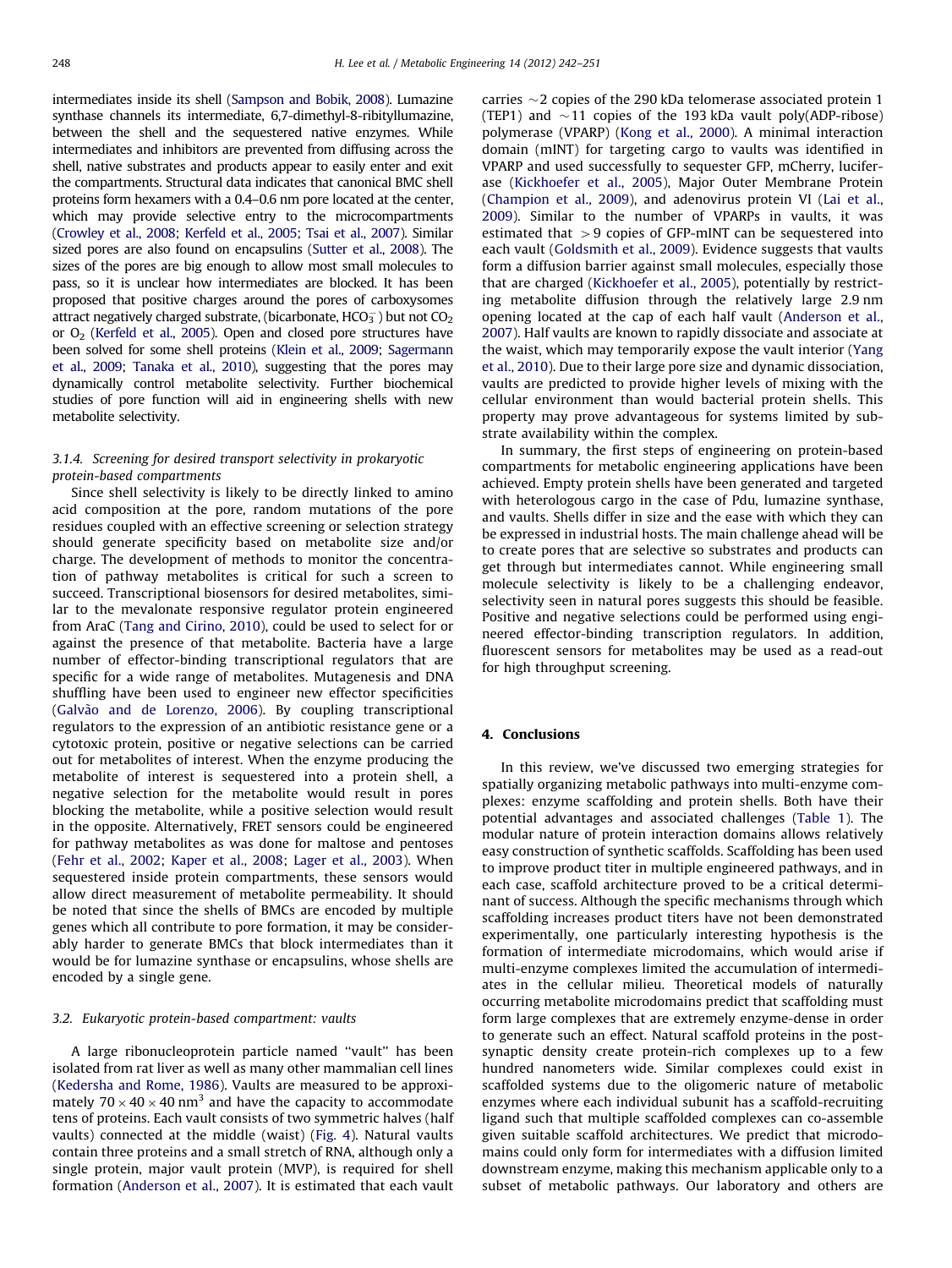,  $6^j$ ,  $120^k$  3<sup>1</sup>

| rabie i<br>Comparison of the different strategies for organizing pathway enzymes into multi-protein complexes discussed in this review. |                           |                                    |                                  |                                    |                                              |                                            |
|-----------------------------------------------------------------------------------------------------------------------------------------|---------------------------|------------------------------------|----------------------------------|------------------------------------|----------------------------------------------|--------------------------------------------|
| Type                                                                                                                                    | Interior<br>diameter (nm) | Minimal no. of<br>subunits to form | No. of natural<br>cargo proteins | No. of exogenous<br>cargo proteins | Access to enzymes                            | Mechanism to limit<br>intermediate buildup |
| Scaffold                                                                                                                                | 300 <sup>a</sup>          | 1 <sup>b</sup>                     | $10^3 - 10^{4c}$                 | Not determined                     | Free diffusion                               | By quickly turning over<br>intermediates   |
| <b>BMC</b>                                                                                                                              | $70 - 130$                | $5^d.6^e$                          | $\sim 10^{3}$                    | Not determined                     | Pores                                        | Protein $shell + selective$<br>pores       |
| Vault                                                                                                                                   | $60 \times 30 \times 30$  |                                    | $\sim 11^8$                      | $\sim 9^{\rm h}$                   | Cap pores and dynamic<br>half-vault exchange | Protein shell $+$ cap pores                |

<span id="page-7-0"></span> $\frac{1}{C}$ 

<sup>a</sup> Based on the post-synaptic density ([Sheng and Hoogenraad, 2007\)](#page-8-0).

**b** Theoretically, only one synthetic scaffold binding to multiple oligomeric enzymes is required to form a large complex.

 $c$  Based on the post-synaptic density [\(Chen et al., 2005](#page-8-0)).

<sup>d</sup> Carboxysome ([Menon et al., 2008\)](#page-8-0).

<sup>e</sup> Pdu ([Parsons et al., 2010\)](#page-8-0).

Lumazine synthase and encapsulin

<sup>f</sup> Carboxysome can hold 270 RuBisCO enzymes (4320 total subunits) ([Iancu et al., 2007](#page-8-0); [Shively and English, 1991](#page-8-0)).

<sup>g</sup> Each vault is estimated to hold  $\sim$  11 VPARP ([Kong et al., 2000\)](#page-8-0).

 $^{\rm h}$  Each vault can hold  $> 9$  GFP-mINT fusion proteins [\(Goldsmith et al., 2009\)](#page-8-0).

 $10-25$  1  $3<sup>1</sup>$ 

<sup>i</sup> Lumazine synthase complexes hold 3 riboflavin synthases (Bacher et al., 1980).

<sup>j</sup> B. linens encapsulin holds one DyP hexamer ([Sutter et al., 2008\)](#page-8-0).

<sup>k</sup> T. maritima encapulin holds twelve Flp decamers ([Sutter et al., 2008\)](#page-8-0).

<sup>1</sup> Engineered lumazine synthase on averge can hold three GFPs ([Seebeck et al., 2006\)](#page-8-0).

m Engineered lumazine synthase can hold 7 HIV proteases after optimization [\(W](#page-9-0)ö[rsd](#page-9-0)örfer et al., 2011).

actively studying mechanisms such as this one in order to more fully characterize a set of design rules for enzyme scaffolding.

Protein shells provide the opportunity to encapsulate both pathway enzymes and intermediates with physical barriers. Many examples of protein-based compartments exist in nature that can be adapted for metabolic engineering, although it appears that tradeoffs must be made between shell complexity and cargo capacity. Bacterial microcompartments can accommodate many enzymes (10<sup>2</sup>–10<sup>3</sup> per shell), but require the balanced expression of 5–6 different proteins for proper assembly. Smaller protein shells like encapsulin are formed by a single gene but have limited cargo capacity (1–10 enzymes per shell). Vaults combine the simple shell composition of encapsulin with a slightly larger cargo capacity ( $\sim$  10 200 kDa proteins per shell), but are likely to suffer from poor metabolite selectivity. Specific targeting sequences have been discovered for many of these compartments, but additional targeting sequences and/or scaffold targeting will be necessary to gain stoichiometric control over compartmentalized pathways. In order to maximize the benefit of compartmentalization, engineering pores to selectively control metabolite diffusion is critical but will likely be challenging. Eventually, we envision modular compartments that can accommodate entire synthetic pathways and serve to minimize unwanted cross-talk between the synthetic pathways and the industrial host's metabolism. Confining pathways to compartments should mitigate problems such as metabolite toxicity, uncharacterized allosteric regulation, and intermediate loss to side products or cell secretion. For pathways with diffusion-limited enzymes, flux should also increase due to higher local substrate concentrations. Together, these effects should significantly improve our ability to predictably engineer heterologous pathways to produce economically viable titers of renewable chemicals.

## Update

While this article was under review, a new report [\(Delebecque](#page-8-0) [et al., 2011](#page-8-0)) from Pamela Silver's laboratory demonstrated that RNA-based scaffold can be utilized in vivo to co-localize hydrogenases and ferrodoxins, which increases  $H_2$  production by  $\sim$  48-fold compared to non-scaffolded proteins. In this design, sequence-symmetric RNA building blocks were constructed to allow polymerization into one- or two-dimensional scaffolds isothermally. A PP7 and a MS2 aptamer domain were included in each RNA building block to bind PP7 and MS2 fusion proteins, respectively. Remarkably, the two-dimensional RNA scaffolds formed stable  $\sim$ 100 nm sphere-like structures in cells, and allowed fusion proteins to cluster in close proximity as demonstrated by fluorescence complementation experiments. It is important to point out that in this hydrogen production pathway, electrons are transferred from reduced ferrodoxins to protons resulting in hydrogen formation. Hence, ferrodoxin is a substrate of hydrogenase and no intermediate metabolites are produced. Thus, the increase of hydrogen yield may be explained by an increase of collision frequency between ferrodoxins and hydrogenases when they are clustered by the RNA scaffolds.

 $3<sup>1</sup>$ ,  $7<sup>m</sup>$  Pores Protein shell + selective

pores

### Acknowledgments

The authors would like to thank Stanley Lei Qi, Weston Whitaker, Michael Lee, Katelyn Connell and the rest of the Dueber laboratory for discussions in preparing this review. This work is supported by Energy Biosciences Institute to Hanson Lee, by Graduate Research Fellowship from National Science Foundation to William DeLoache, and by National Science Foundation to John Dueber (Grant # CBET-0756801).

#### References

- An, S., Kumar, R., Sheets, E.D., Benkovic, S.J., 2008. Reversible compartmentalization of de novo purine biosynthetic complexes in living cells. Science 320, 103–106.
- Anderson, D.H., Kickhoefer, V.A., Sievers, S.A., Rome, L.H., Eisenberg, D., 2007. Draft crystal structure of the vault shell at 9-Å resolution. PLoS Biol. 5, e318.

Bacher, A., Baur, R., Eggers, U., Harders, H.D., Otto, M.K., Schnepple, H., 1980. Riboflavin synthases of Bacillus subtilis. Purification and properties. J. Biol. Chem. 255, 632–637.

Baillie, G.S., 2009. Compartmentalized signalling: spatial regulation of cAMP by the action of compartmentalized phosphodiesterases. FEBS J. 276, 1790–1799.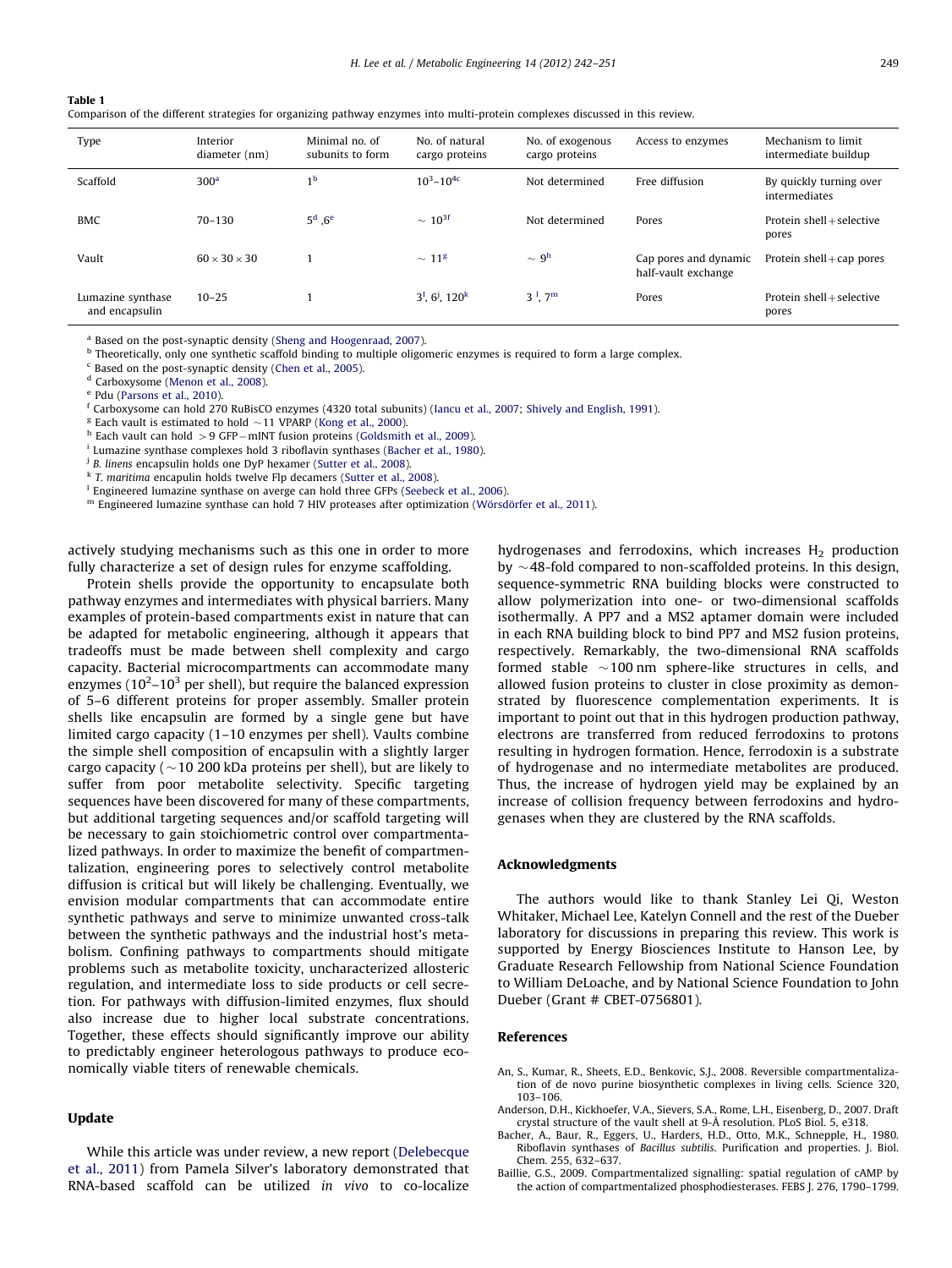- <span id="page-8-0"></span>Champion, C.I., Kickhoefer, V.A., Liu, G., Moniz, R.J., Freed, A.S., Bergmann, L.L., Vaccari, D., Raval-Fernandes, S., Chan, A.M., Rome, L.H., Kelly, K.A., 2009. A vault nanoparticle vaccine induces protective mucosal immunity. PLoS ONE 4, e5409.
- Chen, W., Levine, H., Rappel, W.-J., 2008a. A mathematical analysis of second messenger compartmentalization. Phys. Biol. 5, 046006.
- Chen, X., Vinade, L., Leapman, R.D., Petersen, L.D., Nakagawa, T., Phillips, T.M., Sheng, M., Reese, T.S., 2005. Mass of the postsynaptic density and enumeration of three key molecules. Proc. Nat. Acad. Sci. US A 102, 11551–11556.
- Chen, X., Winters, C., Azzam, R., Li, X., Galbraith, J.A., Leapman, R.D., Reese, T.S., 2008b. Organization of the core structure of the postsynaptic density. Proc. Nat. Acad. Sci. 105, 4453–4458.
- Collins, C.H., Yokobayashi, Y., Umeno, D., Arnold, F.H., 2003. Engineering proteins that bind, move, make and break DNA. Curr. Opin. Biotechnol. 14, 371–378.
- Conrado, R.J., Varner, J.D., DeLisa, M.P., 2008. Engineering the spatial organization of metabolic enzymes: mimicking nature's synergy. Curr. Opin. Biotechnol. 19, 492–499.
- Cooper, D.M.F., Crossthwaite, A.J., 2006. Higher-order organization and regulation of adenylyl cyclases. Trends Pharmacol. Sci. 27, 426–431.
- Crowley, C.S., Sawaya, M.R., Bobik, T.A., Yeates, T.O., 2008. Structure of the PduU shell protein from the Pdu microcompartment of Salmonella. Structure 16, 1324–1332.
- Delebecque, C.J., Lindner, A.B., Silver, P.A., Aldaye, F.A., 2011. Organization of intracellular reactions with rationally designed RNA assemblies. Science.
- Dou, Z., Heinhorst, S., Williams, E.B., Murin, C.D., Shively, J.M., Cannon, G.C., 2008.  $CO<sub>2</sub>$  fixation kinetics of Halothiobacillus neapolitanus mutant carboxysomes lacking carbonic anhydrase suggest the shell acts as a diffusional barrier for CO2. J. Biol. Chem. 283, 10377–10384.
- Dueber, J.E., Wu, G.C., Malmirchegini, G.R., Moon, T.S., Petzold, C.J., Ullal, A.V., Prather, K.L.J., Keasling, J.D., 2009. Synthetic protein scaffolds provide modular control over metabolic flux. Nat. Biotech. 27, 753–759.
- Dueber, J.E., Yeh, B.J., Bhattacharyya, R.P., Lim, W.A., 2004. Rewiring cell signaling: the logic and plasticity of eukaryotic protein circuitry. Curr. Opin. Struct. Biol. 14, 690–699.
- Fan, C., Cheng, S., Liu, Y., Escobar, C.M., Crowley, C.S., Jefferson, R.E., Yeates, T.O., Bobik, T.A., 2010. Short N-terminal sequences package proteins into bacterial microcompartments. Proc. Nat. Acad. Sci. 107, 7509–7514.
- Fehr, M., Frommer, W.B., Lalonde, S., 2002. Visualization of maltose uptake in living yeast cells by fluorescent nanosensors. Proc. Nat. Acad. Sci. USA 99, 9846–9851.
- Flynn, J.M., Neher, S.B., Kim, Y.-I., Sauer, R.T., Baker, T.A., 2003. Proteomic discovery of cellular substrates of the ClpXP protease reveals five classes of ClpXrecognition signals. Mol. Cell 11, 671–683.
- Galvão, T.C., de Lorenzo, V., 2006. Transcriptional regulators à la carte: engineering new effector specificities in bacterial regulatory proteins. Curr. Opin. Biotechnol. 17, 34–42.
- Gao, S., Wang, H.-Y., Malbon, C.C., 2011. AKAP5 and AKAP12 form homooligomers. J. Mol. Signal. 6 3-3.
- Goldsmith, L.E., Pupols, M., Kickhoefer, V.A., Rome, L.H., Monbouquette, H.G., 2009. Utilization of a protein ''Shuttle'' to load vault nanocapsules with gold probes and proteins. ACS Nano 3, 3175–3183.
- Iancu, C.V., Ding, H.J., Morris, D.M., Dias, D.P., Gonzales, A.D., Martino, A., Jensen, G.J., 2007. The structure of isolated Synechococcus strain WH8102 carboxysomes as revealed by electron cryotomography. J. Mol. Biol. 372, 764–773.
- Kaper, T., Lager, I., Looger, L., Chermak, D., Frommer, W., 2008. Fluorescence resonance energy transfer sensors for quantitative monitoring of pentose and disaccharide accumulation in bacteria. Biotechnol. Biofuels 1, 11.
- Keasling, J.D., 2010. Manufacturing molecules through metabolic engineering. Science 330, 1355–1358.
- Kedersha, N.L., Rome, L.H., 1986. Isolation and characterization of a novel ribonucleoprotein particle: large structures contain a single species of small RNA. J. Cell Biol. 103, 699–709.
- Kerfeld, C.A., Sawaya, M.R., Tanaka, S., Nguyen, C.V., Phillips, M., Beeby, M., Yeates, T.O., 2005. Protein structures forming the shell of primitive bacterial organelles. Science 309, 936–938.
- Kickhoefer, V.A., Garcia, Y., Mikyas, Y., Johansson, E., Zhou, J.C., Raval-Fernandes, S., Minoofar, P., Zink, J.I., Dunn, B., Stewart, P.L., Rome, L.H., 2005. Engineering of vault nanocapsules with enzymatic and fluorescent properties. Proc. Nat. Acad. Sci. USA 102, 4348–4352.
- Kizer, L., Pitera, D.J., Pfleger, B.F., Keasling, J.D., 2008. Application of functional genomics to pathway optimization for increased isoprenoid production. Appl. Environ. Microbiol. 74, 3229–3241.
- Klein, M.G., Zwart, P., Bagby, S.C., Cai, F., Chisholm, S.W., Heinhorst, S., Cannon, G.C., Kerfeld, C.A., 2009. Identification and structural analysis of a novel carboxysome shell protein with implications for metabolite transport. J. Mol. Biol. 392, 319–333.
- Kong, L.B., Siva, A.C., Kickhoefer, V.A., Rome, L.H., Stewart, P.L., 2000. RNA location and modeling of a WD40 repeat domain within the vault. RNA 6, 890–900.
- Lager, I., Fehr, M., Frommer, W.B., Lalonde, S., 2003. Development of a fluorescent nanosensor for ribose. FEBS Lett. 553, 85–89.
- Lai, C.-Y., Wiethoff, C.M., Kickhoefer, V.A., Rome, L.H., Nemerow, G.R., 2009. Vault nanoparticles containing an adenovirus-derived membrane lytic protein facilitate toxin and gene transfer. ACS Nano 3, 691–699.
- Laude, A.J., Simpson, A.W.M., 2009. Compartmentalized signalling:  $Ca^{2+}$  compartments, microdomains and the many facets of  $Ca^{2+}$  signalling. FEBS J. 276, 1800–1816.
- Maeder, M.L., Thibodeau-Beganny, S., Osiak, A., Wright, D.A., Anthony, R.M., Eichtinger, M., Jiang, T., Foley, J.E., Winfrey, R.J., Townsend, J.A., Unger-Wallace, E., Sander, J.D., Muller-Lerch, F., Fu, F., Pearlberg, J., Gobel, C., Dassie, J.P., Pruett-Miller, S.M., Porteus, M.H., Sgroi, D.C., Iafrate, A.J., Dobbs, D., McCray Jr., P.B., Cathomen, T., Voytas, D.F., Joung, J.K., 2008. Rapid ''open-source'' engineering of customized zinc-finger nucleases for highly efficient gene modification. Mol. Cell 31, 294–301.
- Marcus, Y., Berry, J., Pierce, J., 1992. Photosynthesis and photorespiration in a mutant of the cyanobacterium Synechocystis PCC 6803 lacking carboxysomes. Planta, 187.
- Meinrenken, C.J., Borst, J.G.G., Sakmann, B., 2002. Calcium secretion coupling at calyx of held governed by nonuniform channel-vesicle topography. J. Neurosci. 22, 1648–1667.
- Menon, B.B., Dou, Z., Heinhorst, S., Shively, J.M., Cannon, G.C., 2008. Halothiobacillus neapolitanus carboxysomes sequester heterologous and chimeric rubisco species. PLoS ONE 3, e3570.
- Miles, E.W., 2001. Tryptophan synthase: a multienzyme complex with an intramolecular tunnel. Chem. Rec. (New York, NY) 1, 140–151.
- Moon, T.S., Dueber, J.E., Shiue, E., Prather, K.L.J., 2010. Use of modular, synthetic scaffolds for improved production of glucaric acid in engineered E. coli. Metab. Eng. 12, 298–305.
- Moon, T.S., Yoon, S.-H., Lanza, A.M., Roy-Mayhew, J.D., Prather, K.L.J., 2009. Production of glucaric acid from a synthetic pathway in recombinant Escherichia coli. Appl. Environ. Microbiol. 75, 589–595.
- Naraghi, M., 1997. T-jump study of calcium binding kinetics of calcium chelators. Cell Calcium 22, 255–268.
- Narayanaswamy, R., Levy, M., Tsechansky, M., Stovall, G.M., O'Connell, J.D., Mirrielees, J., Ellington, A.D., Marcotte, E.M., 2009. Widespread reorganization of metabolic enzymes into reversible assemblies upon nutrient starvation. Proc. Nat. Acad. Sci. 106, 10147–10152.
- Neher, E., 1998. Usefulness and limitations of linear approximations to the understanding of Ca<sup>++</sup> signals. Cell Calcium 24, 345–357.
- Noree, C., Sato, B.K., Broyer, R.M., Wilhelm, J.E., 2010. Identification of novel filament-forming proteins in Saccharomyces cerevisiae and Drosophila melanogaster. J. Cell Biol. 190, 541–551.
- Parsons, J.B., Frank, S., Bhella, D., Liang, M., Prentice, M.B., Mulvihill, D.P., Warren, M.J., 2010. Synthesis of empty bacterial microcompartments, directed organelle protein incorporation, and evidence of filament-associated organelle movement. Mol. Cell 38, 305–315.
- Pawson, T., Nash, P., 2000. Protein-protein interactions define specificity in signal transduction. Genes Dev. 14, 1027–1047.
- Peisajovich, S.G., Garbarino, J.E., Wei, P., Lim, W.A., 2010. Rapid diversification of cell signaling phenotypes by modular domain recombination. Science 328, 368–372.
- Pitera, D.J., Paddon, C.J., Newman, J.D., Keasling, J.D., 2007. Balancing a heterologous mevalonate pathway for improved isoprenoid production in Escherichia coli. Metab. Eng.. 9, 193–207.
- Posern, G., Zheng, J., Knudsen, B.S., Kardinal, C., Müller, K.B., Voss, J., Shishido, T., Cowburn, D., Cheng, G., Wang, B., Kruh, G.D., Burrell, S.K., Jacobson, C.A., Lenz, D.M., Zamborelli, T.J., Adermann, K., Hanafusa, H., Feller, S.M., 1998. Development of highly selective SH3 binding peptides for Crk and CRKL which disrupt Crk-complexes with DOCK180, SoS and C3G. Oncogene 16, 1903–1912.
- Remenyi, A., Good, M.C., Lim, W.A., 2006. Docking interactions in protein kinase and phosphatase networks. Curr. Opin. Struct. Biol. 16, 676–685.
- Richter, W., Conti, M., 2002. Dimerization of the type 4 cAMP-specific phosphodiesterases is mediated by the upstream conserved regions (UCRs). J. Biol. Chem. 277, 40212–40221.
- Sagermann, M., Ohtaki, A., Nikolakakis, K., 2009. Crystal structure of the EutL shell protein of the ethanolamine ammonia lyase microcompartment. Proc. Nat. Acad. Sci. 106, 8883–8887.
- Sampson, E.M., Bobik, T.A., 2008. Microcompartments for B12-dependent 1,2 propanediol degradation provide protection from DNA and cellular damage by a reactive metabolic intermediate. J. Bacteriol. 190, 2966–2971.
- Sauer, R.T., Bolon, D.N., Burton, B.M., Burton, R.E., Flynn, J.M., Grant, R.A., Hersch, G.L., Joshi, S.A., Kenniston, J.A., Levchenko, I., Neher, S.B., Oakes, E.S.C., Siddiqui, S.M., Wah, D.A., Baker, T.A., 2004. Sculpting the proteome with  $AA$ + proteases and disassembly machines. Cell 119, 9–18.
- Schott, K., Ladenstein, R., König, A., Bacher, A., 1990. The lumazine synthaseriboflavin synthase complex of Bacillus subtilis. Crystallization of reconstituted icosahedral beta-subunit capsids. J. Biol. Chem. 265, 12686–12689.
- Seebeck, F.P., Woycechowsky, K.J., Zhuang, W., Rabe, J.P., Hilvert, D., 2006. A simple tagging system for protein encapsulation. J. Am. Chem. Soc. 128, 4516–4517.
- Selivanov, V.A., Krause, S., Roca, J., Cascante, M., 2007. Modeling of spatial metabolite distributions in the cardiac sarcomere. Biophys. J. 92, 3492–3500.
- Sheng, M., Hoogenraad, C.C., 2007. The postsynaptic architecture of excitatory synapses: a more quantitative view. Annu. Rev. Biochem. 76, 823–847.
- Shively, J.M., English, R.S., 1991. The carboxysome, a prokaryotic organelle: a minireview. Can. J. Botany 69, 957–962.
- Sutter, M., Boehringer, D., Gutmann, S., Gunther, S., Prangishvili, D., Loessner, M.J., Stetter, K.O., Weber-Ban, E., Ban, N., 2008. Structural basis of enzyme encapsulation into a bacterial nanocompartment. Nat. Struct. Mol. Biol. 15, 939–947.